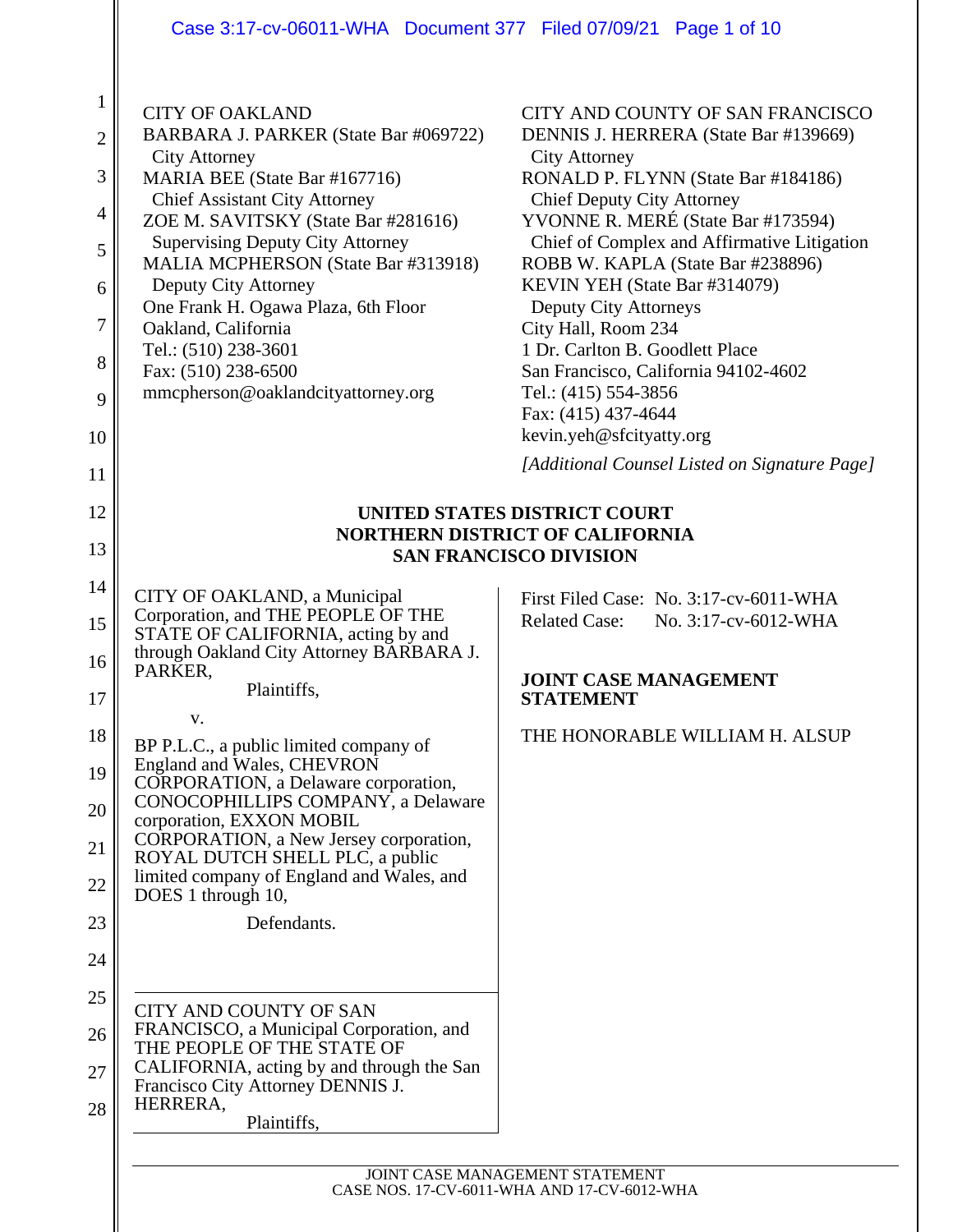| $\mathbf{1}$                            | ${\bf V}$ .                                                                                                                                                                    |
|-----------------------------------------|--------------------------------------------------------------------------------------------------------------------------------------------------------------------------------|
| $\boldsymbol{2}$<br>3<br>$\overline{4}$ | BP P.L.C., a public limited company of<br>England and Wales, CHEVRON<br>CORPORATION, a Delaware corporation,<br>CONOCOPHILLIPS COMPANY, a Delaware<br>corporation, EXXON MOBIL |
| 5<br>6                                  | CORPORATION, a New Jersey corporation,<br>ROYAL DUTCH SHELL PLC, a public<br>limited company of England and Wales, and<br>DOES 1 through 10,                                   |
| $\boldsymbol{7}$                        | Defendants.                                                                                                                                                                    |
| 8                                       |                                                                                                                                                                                |
| 9                                       |                                                                                                                                                                                |
| 10                                      |                                                                                                                                                                                |
| 11                                      |                                                                                                                                                                                |
| 12                                      |                                                                                                                                                                                |
| 13                                      |                                                                                                                                                                                |
| 14                                      |                                                                                                                                                                                |
| 15                                      |                                                                                                                                                                                |
| 16                                      |                                                                                                                                                                                |
| 17                                      |                                                                                                                                                                                |
| 18                                      |                                                                                                                                                                                |
| 19                                      |                                                                                                                                                                                |
| 20                                      |                                                                                                                                                                                |
| 21                                      |                                                                                                                                                                                |
| 22                                      |                                                                                                                                                                                |
| 23                                      |                                                                                                                                                                                |
| 24                                      |                                                                                                                                                                                |
| 25                                      |                                                                                                                                                                                |
| 26                                      |                                                                                                                                                                                |
| 27                                      |                                                                                                                                                                                |
| 28                                      |                                                                                                                                                                                |
|                                         |                                                                                                                                                                                |
|                                         | JOINT CASE MANAGEMENT STATEMENT<br>CASE NOS. 17-CV-6011-WHA AND 17-CV-6012-WHA                                                                                                 |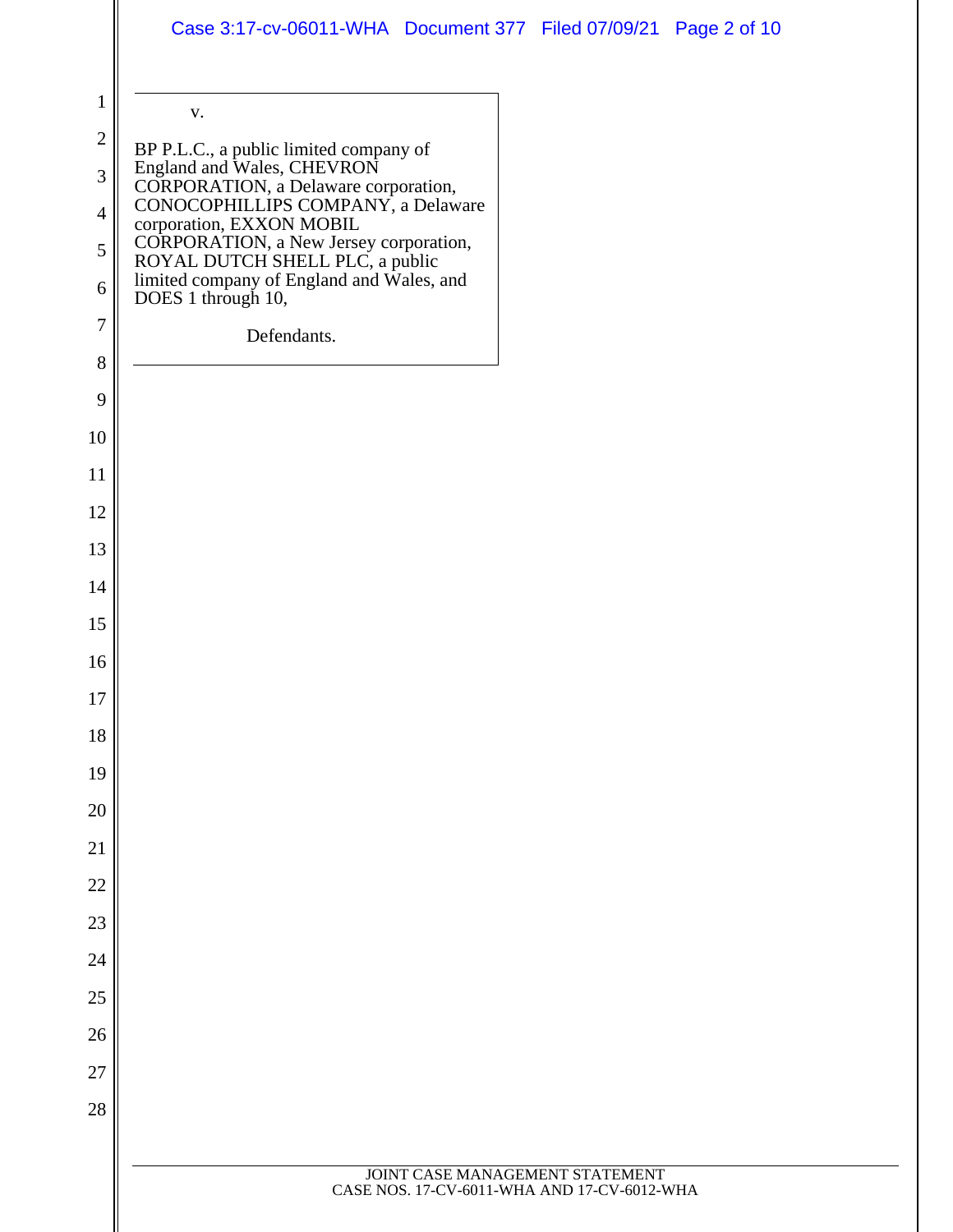#### Case 3:17-cv-06011-WHA Document 377 Filed 07/09/21 Page 3 of 10

Further to the discussion at the last Case Management Conference and the Court's subsequent instruction, Dkt. 369, the Parties hereby advise the Court that Defendants' Petition for a Writ of Certiorari in these two cases was denied on June 14, 2021. *See Chevron Corp. v. Oakland*, No. 20- 1089, 2021 WL 2405350 (U.S. June 14, 2021). There are no pending proceedings before the Supreme Court in these cases. $<sup>1</sup>$ </sup>

As explained more fully below, the People's renewed motion to remand is fully briefed and ready to be heard by this Court and the Parties are ready to proceed with that motion if the Court is inclined to do so. The Parties note, however, that the Supreme Court recently granted Defendants' Petition for a Writ of Certiorari in *County of San Mateo v. Chevron Corp.*, vacated the Ninth Circuit's judgment, and remanded to the Ninth Circuit, which is now poised to decide two grounds for removal (jurisdiction under the Outer Continental Shelf Lands Act ("OCSLA") and federal enclave jurisdiction) that were presented by the Defendants in that case and in this case. Given the pendency of those issues before the Ninth Circuit, the Parties understand that the Court may prefer to wait for further guidance in *San Mateo* before proceeding on the People's pending motions to remand and amend.

15 16 17 18 19 20 21 22 23 24 The Parties dispute whether any grounds for removal *other than* the two grounds pending before the Ninth Circuit in *San Mateo* are properly before this Court. Defendants maintain that two additional grounds for removal presented here will not be addressed or resolved by the Ninth Circuit in *San Mateo* and, therefore, will need to be decided by this Court, including (1) federal officer removal on a significantly more robust evidentiary record than was before the Ninth Circuit and (2) *Grable* jurisdiction because the People's claims include elements required by the First Amendment. This evidence and these legal arguments were not raised by the defendants in *San Mateo* and, as explained in their opposition to the People's renewed motion to remand (Dkt. 349),<sup>2</sup> Defendants here maintain that Court can and must decide whether these grounds for removal are proper. The People disagree with respect to both grounds for the reasons stated in their renewed remand briefing, and thus disagree

25

26

27

28

1

2

3

4

5

6

7

8

9

10

11

12

13

14

<sup>1</sup> In joining this Case Management Statement, Defendants BP P.L.C., ConocoPhillips, Exxon Mobil Corporation, and Royal Dutch Shell plc, do not waive any argument or defense regarding the Court's lack of personal jurisdiction over them, nor do they seek to vacate or alter the Court's previous personal-jurisdiction order under Rule 12(b)(2).

<sup>2</sup> All docket citations are to *City of Oakland v. BP P.L.C.*, No. 3:17-cv-6011.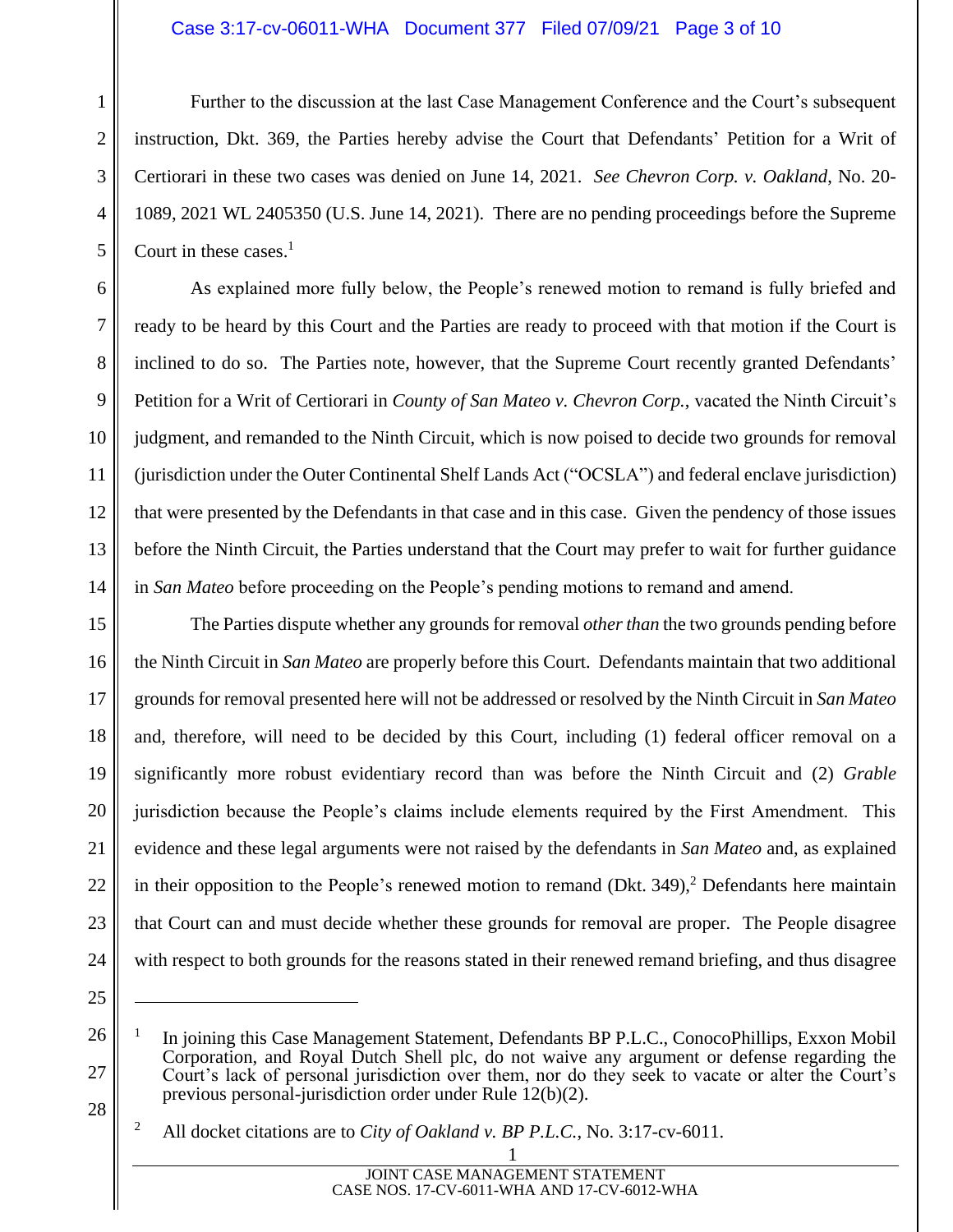1 2 3 4 5 with Defendants' position that the Court will be required to address those additional removal grounds if the Ninth Circuit affirms the district court's remand order in *San Mateo*. Given that there is a dispute as to whether *San Mateo* will resolve all the grounds presented for removal here, Defendants believe it would also be reasonable to proceed on the renewed motion to remand now, and the People have no objection to proceeding.

6

7

8

9

10

17

19

21

## **A. Procedural History**

On September 19, 2017, the People of the State of California, by and through the San Francisco City Attorney, filed their Complaint in the Superior Court for the County of San Francisco; and the People of the State of California, by and through the Oakland City Attorney, filed their Complaint in the Superior Court for the County of Alameda.

11 12 13 14 15 16 Defendants removed these cases on October 20, 2017. *See* Dkt. 1. On February 27, 2018, this Court denied the People's motions to remand, concluding that their claims necessarily arise under federal common law. *See* Dkt. 134. On June 25, 2018, this Court granted Defendants' motions to dismiss for failure to state a claim under federal common law, *see* Dkt. 283, and on July 27, 2018, it granted motions to dismiss for lack of personal jurisdiction with respect to four Defendants, *see*  Dkt. 287.

18 20 22 On August 12, 2020, the Ninth Circuit vacated this Court's order denying the People's motions to remand these actions to state court, holding that the People's "state-law claim for public nuisance does not arise under federal law for purposes of 28 U.S.C. § 1331." *City of Oakland v. BP PLC*, 969 F.3d 895, 900 (9th Cir. 2020). Because this Court "did not address the alternative bases for removal" asserted in Defendants' notice of removal, the Ninth Circuit "remand[ed] these cases to the district court to determine whether there was an alternative basis for jurisdiction." *Id.* at 911.

23 24 25 26 27 28 On May 17, 2021, the Supreme Court issued its decision in *BP P.L.C. v. Mayor & City Council of Baltimore* and vacated the decision of the Fourth Circuit, which had held that an appellate court may review only the defendants' federal officer removal ground on an appeal. 141 S. Ct. 1532 (2021). The Court then remanded *City of Baltimore* to the Fourth Circuit to consider defendants' other grounds for removal. Soon thereafter, the Supreme Court granted the defendants' Petition for a Writ of Certiorari in *County of San Mateo v. Chevron Corp.*, No. 20-884, which presented the same threshold question

> 2 JOINT CASE MANAGEMENT STATEMENT CASE NOS. 17-CV-6011-WHA AND 17-CV-6012-WHA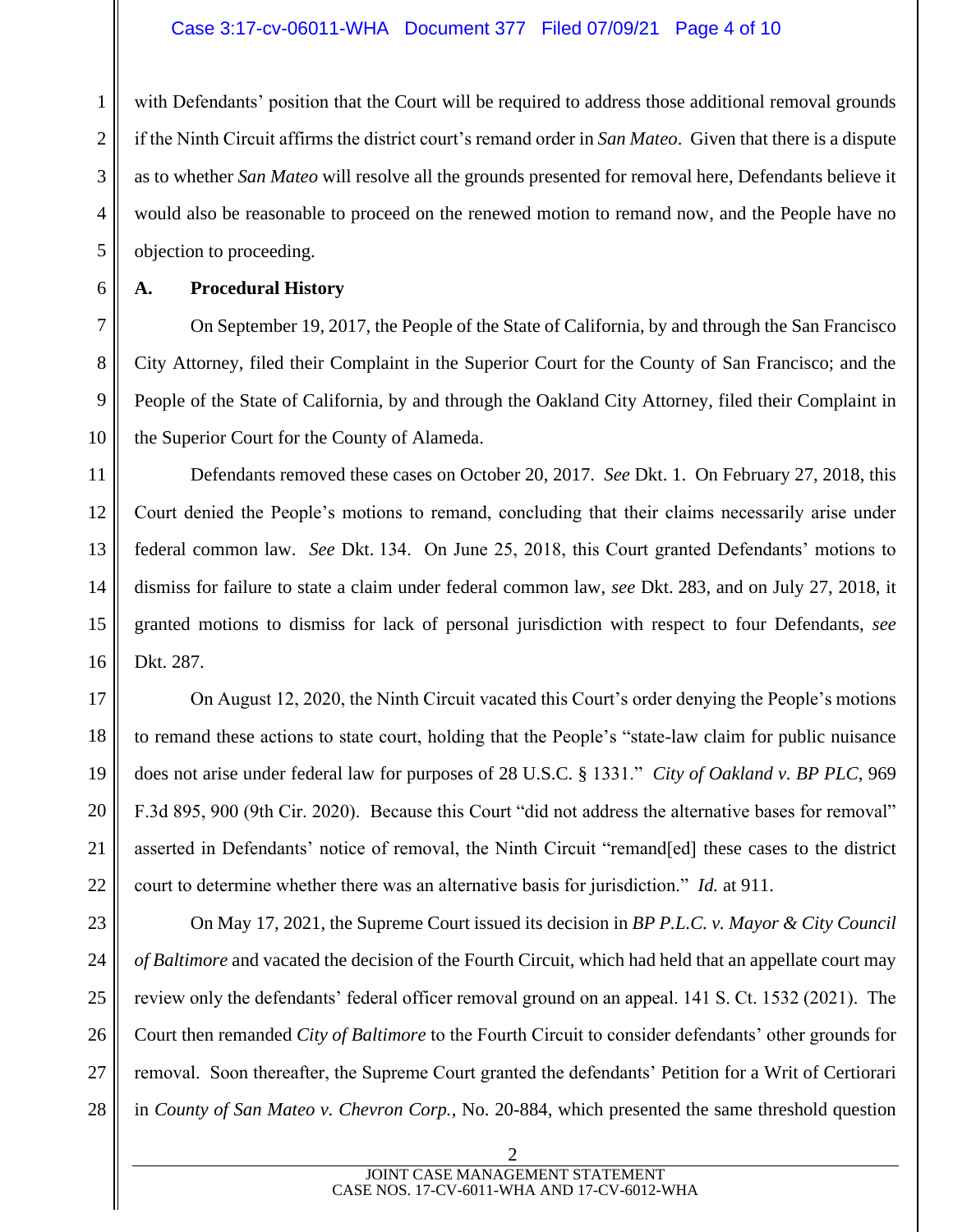of appealability as *City of Baltimore*, and it vacated the judgment and remanded the case to the Ninth Circuit for further consideration in light of *City of Baltimore*.

Defendants filed a Petition for a Writ of Certiorari in the *Oakland* and *San Francisco* cases on January 8, 2021. The Supreme Court denied that Petition on June 14, 2021. *See Chevron Corp. v. Oakland*, No. 20-1089, 2021 WL 2405350 (U.S. June 14, 2021).

On December 16, 2020, while the *City of Baltimore* case was pending and before the certiorari petitions in *Oakland* and *San Francisco* were filed, this Court set a briefing schedule for the People's renewed motion to remand and motion to amend the complaints. *See* Dkt. 333. Briefing has been completed and a hearing on those motions was set for April 22, 2021. *See* Dkt. 334.

On April 5, 2021, the Court vacated that hearing date and set a Case Management Conference for May 20, 2021. After the May 20 Case Management Conference, the Court instructed the Parties to "request a Case Management Conference pending developments in the pending Supreme Court case." Dkt. 369.

#### **B. The Parties' Positions**

15 16 17 18 19 20 21 22 23 24 25 26 Because the People's renewed motion to remand is fully briefed, the Parties are ready to proceed and have this motion heard and decided if the Court is inclined to do so. The Parties recognize that the Ninth Circuit in *San Mateo* will consider at least some of the grounds for removal asserted by Defendants here. More specifically, as explained in Defendants' opposition brief (Dkt. 349), Defendants assert four primary arguments in opposition to remand: (1) the action is removable under OCSLA; (2) the Court has jurisdiction because the People's claims arise on federal enclaves; (3) the action is removable under the Federal Officer Removal Statute (notwithstanding the Ninth Circuit's initial decision in *San Mateo*) in light of the substantial additional evidence presented in these cases; and (4) to the extent the People's claims are based on alleged misrepresentations, they are removable under *Grable & Sons Metal Products., Inc. v. Darue Engineering & Manufacturing*, 545 U.S. 308 (2005), because such claims necessarily incorporate affirmative federal constitutional elements imposed by the First Amendment.

27

1

2

3

4

5

6

7

8

9

10

11

12

13

14

28 The Parties agree that the Ninth Circuit is poised to consider the first two arguments in *San Mateo* but will not consider the third or fourth arguments—*i.e.*, federal officer removal and *Grable*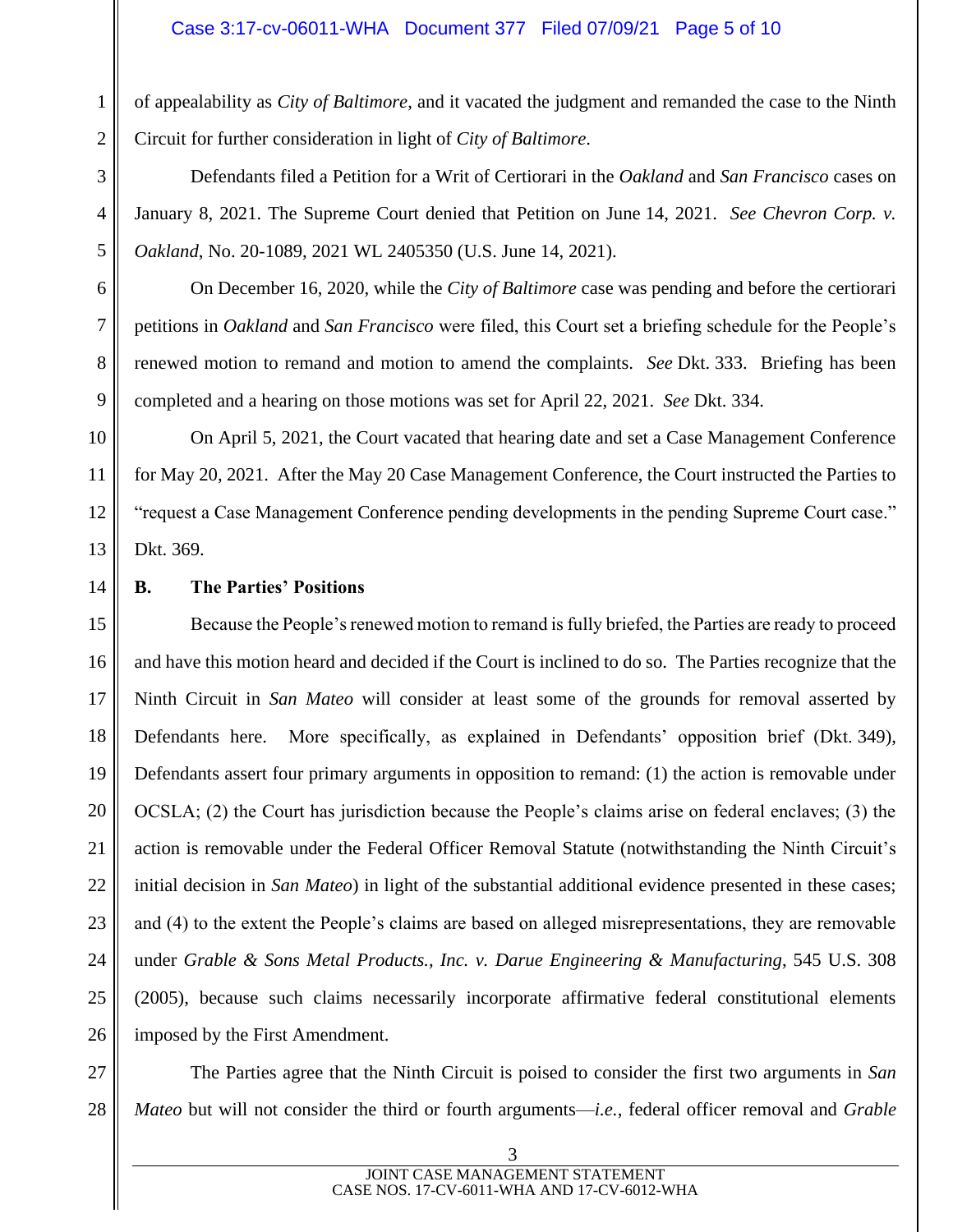#### Case 3:17-cv-06011-WHA Document 377 Filed 07/09/21 Page 6 of 10

1 2 3 4 5 6 7 8 9 10 11 jurisdiction.<sup>3</sup> For the reasons stated in the People's renewed remand motion, the People believe that this Court is bound by the Ninth Circuit's previous decisions in *San Mateo* (regarding federal officer jurisdiction) and *Oakland* (regarding *Grable* jurisdiction). *See Cnty. of San Mateo v. Chevron Corp.*, 960 F.3d 586, 602–03 (9th Cir. 2020), *cert. granted, judgment vacated sub nom. Chevron Corp. v. San Mateo Cnty., CA*, No. 20-884, 2021 WL 2044534 (U.S. May 24, 2021); *City of Oakland*, 969 F.3d at 907). Defendants disagree, contending that the Ninth Circuit's previous ruling on federal officer jurisdiction in *San Mateo* is not dispositive because Defendants have presented a record significantly more expansive and robust than the record before the Ninth Circuit in *San Mateo*. Defendants further contend that a portion of their *Grable* argument was not before the Ninth Circuit in *San Mateo* or *Oakland* and, further, that the additional evidence they have presented in support of federal officer removal also demonstrates that removal is proper under OCSLA.

12 13 14 15 16 17 18 19 20 21 22 Notwithstanding the Parties' disagreement about whether or to what extent the Ninth Circuit's previous decisions in *San Mateo* and *Oakland* resolve the third and fourth arguments for federal removal jurisdiction here, the Parties recognize that the Ninth Circuit's forthcoming decision in *San Mateo* could, at a minimum, limit the issues this Court would need to consider in ruling on the People's renewed motion to remand, either because the Ninth Circuit concludes that the *San Mateo* case was properly removed or because it concludes that the grounds presented by the defendants do not support removal in that case. Accordingly, the Parties understand that the Court may prefer to wait for guidance from the Ninth Circuit in *San Mateo* before proceeding on the People's pending motions to remand and amend. However, given that there is a dispute as to whether *San Mateo* will resolve all the grounds presented for removal here, Defendants believe it would also be reasonable to proceed on the renewed motion to remand now and the People have no objection to proceeding.

//

23

24

25

26

27

28

- //
- <sup>3</sup> These grounds have also been presented to the Ninth Circuit in *City and County of Honolulu v. Sunoco LP, et al.*, No. 15313 (9th Cir.), and *County of Maui v. Chevron USA Inc., et al.*, No. 15318 (9th Cir.). Defendants' opening briefs in those cases are currently due on July 19, 2021.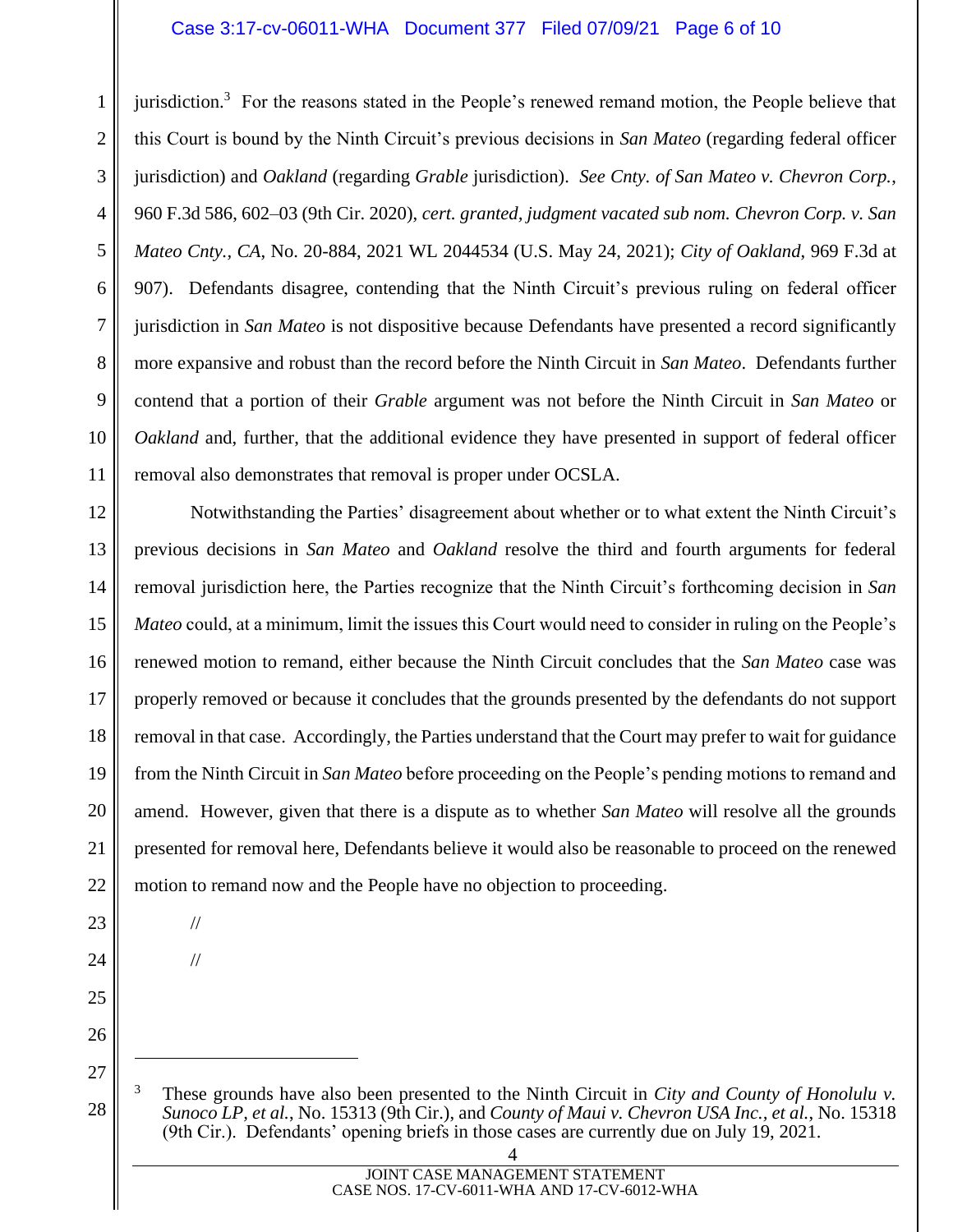#### Case 3:17-cv-06011-WHA Document 377 Filed 07/09/21 Page 7 of 10

Dated: July 9, 2021 Respectfully submitted,

1

2

### CITY OF OAKLAND

| 3              |                                                                                  |
|----------------|----------------------------------------------------------------------------------|
| $\overline{4}$ | By: /s/ Malia McPherson                                                          |
|                | BARBARA J. PARKER (State Bar #069722)<br><b>City Attorney</b>                    |
| 5              | MARIA BEE (State Bar #167716)                                                    |
| 6              | <b>Chief Assistant City Attorney</b>                                             |
| $\overline{7}$ | ZOE M. SAVITSKY, (State Bar #281616)                                             |
|                | <b>Supervising Deputy City Attorney</b>                                          |
| 8              | MALIA MCPHERSON (State Bar #313918)<br>Deputy City Attorney                      |
| 9              | One Frank H. Ogawa Plaza, 6th Floor                                              |
|                | Oakland, California                                                              |
| 10             | Tel.: (510) 238-3601                                                             |
| 11             | Fax: (510) 238-6500                                                              |
|                | mmcpherson@oaklandcityattorney.org                                               |
| 12             | * Pursuant to Civ. L.R. $5-1(i)(3)$ , the                                        |
| 13             | electronic filer has obtained approval from<br>this signatory.                   |
| 14             | <b>CITY AND COUNTY OF SAN</b>                                                    |
| 15             | <b>FRANCISCO</b>                                                                 |
| 16             | By: /s/ Kevin Yeh                                                                |
| 17             | DENNIS J. HERRERA (State Bar #139669)<br><b>City Attorney</b>                    |
|                | RONALD P. FLYNN (State Bar #184186)                                              |
| 18             | <b>Chief Deputy City Attorney</b>                                                |
| 19             | YVONNE R. MERÉ (State Bar #173594)                                               |
| 20             | Chief of Complex and Affirmative Litigation<br>ROBB W. KAPLA (State Bar #238896) |
|                | KEVIN YEH (State Bar #314079)                                                    |
| 21             | Deputy City Attorneys                                                            |
| 22             | City Hall, Room 234                                                              |
|                | 1 Dr. Carlton B. Goodlett Place                                                  |
| 23             | San Francisco, California 94102-4602<br>Tel.: (415) 554-3856                     |
| 24             | Fax: (415) 437-4644                                                              |
|                | kevin.yeh@sfcityatty.org                                                         |
| 25             | * Pursuant to Civ. L.R. $5-1(i)(3)$ , the                                        |
| 26             | electronic filer has obtained approval from                                      |
| 27             | this signatory.                                                                  |
| 28             |                                                                                  |
|                |                                                                                  |

# By: */s/ Theodore J. Boutrous, Jr.*

Theodore J. Boutrous, Jr. William E. Thomson GIBSON, DUNN & CRUTCHER LLP 333 South Grand Avenue Los Angeles, CA 90071-3197 Telephone: (213) 229-7000 Email: tboutrous@gibsondunn.com Email: wthomson@gibsondunn.com

 $*$  Pursuant to Civ. L.R. 5-1(i)(3), the electronic filer has obtained approval from this signatory.

Andrea E. Neuman GIBSON, DUNN & CRUTCHER LLP 200 Park Avenue New York, NY 10166 Telephone: (212) 351-4000 Facsimile: (212) 351-4035 Email: aneuman@gibsondunn.com

Joshua D. Dick GIBSON, DUNN & CRUTCHER LLP

555 Mission Street, Suite 3000 San Francisco, CA 94105-0921 Telephone: 415.393.8331 Facsimile: 415.374.8451

Email: [jdick@gibsondunn.com](mailto:jdick@gibsondunn.com)

Neal S. Manne (*pro hac vice*) Johnny W. Carter (*pro hac vice*) Erica Harris (*pro hac vice*) Steven Shepard (*pro hac vice*) SUSMAN GODFREY LLP 1000 Louisiana, Suite 5100 Houston, TX 77002 Telephone: (713) 651-9366 Facsimile: (713) 654-6666 Email: nmanne@susmangodfrey.com Email: jcarter@susmangodfrey.com Email: eharris@susmangodfrey.com Email: shepard@susmangodfrey.com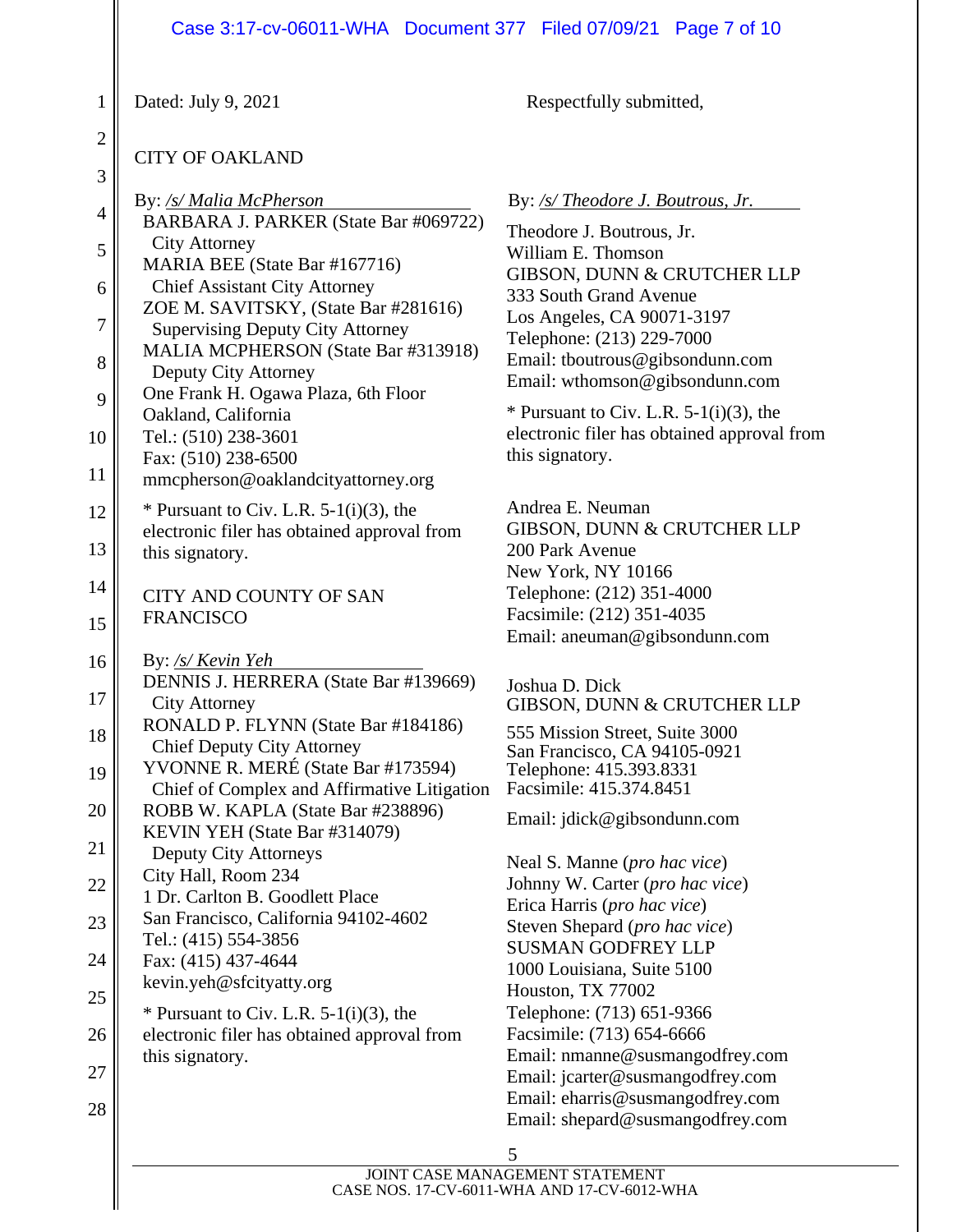## Case 3:17-cv-06011-WHA Document 377 Filed 07/09/21 Page 8 of 10

| $\mathbf{1}$   | <b>SHER EDLING LLP</b>                                               |
|----------------|----------------------------------------------------------------------|
| $\overline{c}$ | VICTOR M. SHER (State Bar #96197)                                    |
| 3              | <b>MATTHEW K. EDLING (State Bar</b><br>#250940)                      |
| $\overline{4}$ | <b>MARTIN D. QUIÑONES (State Bar</b>                                 |
| 5              | #293318)<br>KATIE H. JONES (State Bar #300913)                       |
| 6              | MAGGIE V. TIDES (State Bar #311177)<br>100 Montgomery St., Ste. 1410 |
| $\overline{7}$ | San Francisco, CA 94104<br>Tel.: (628) 231-2500                      |
| 8              | vic@sheredling.com                                                   |
| 9              | matt@sheredling.com<br>marty@sheredling.com                          |
| 10             | katie@sheredling.com                                                 |
|                | maggie@sheredling.com                                                |
| 11             | <b>ALTSHULER BERZON LLP</b>                                          |
| 12             | MICHAEL RUBIN (State Bar #80618)                                     |
| 13             | <b>BARBARA J. CHISHOLM (State Bar</b>                                |
| 14             | #224656)<br><b>CORINNE F. JOHNSON (State Bar</b>                     |
| 15             | #287385)<br>177 Post Street, Suite 300                               |
| 16             | San Francisco, CA 94108                                              |
| 17             | Tel: (415) 421-7151<br>mrubin@altber.com                             |
| 18             | bchisholm@altber.com<br>cjohnson@altber.com                          |
| 19             | <b>Attorneys for the People</b>                                      |
| 20             |                                                                      |
| 21             |                                                                      |
| 22             |                                                                      |
| 23             |                                                                      |
| 24             |                                                                      |
| 25             |                                                                      |
| 26             |                                                                      |
| 27             |                                                                      |
| 28             |                                                                      |
|                |                                                                      |

Herbert J. Stern (*pro hac vice*) Joel M. Silverstein (*pro hac vice*) STERN & KILCULLEN, LLC 325 Columbia Turnpike, Suite 110 Florham Park, NJ 07932-0992 Telephone: (973) 535-1900 Facsimile: (973) 535-9664 Email: [hstern@sgklaw.com](mailto:hstern@sgklaw.com) Email: [jsilverstein@sgklaw.com](mailto:jsilverstein@sgklaw.com)

*Attorneys for Defendant CHEVRON CORPORATION*

By: \*\**/s/ Jonathan W. Hughes*

Jonathan W. Hughes ARNOLD & PORTER KAYE SCHOLER LLP Three Embarcadero Center, 10th Floor San Francisco, California 94111-4024 Telephone: (415) 471-3100 Facsimile: (415) 471-3400 Email: jonathan.hughes@apks.com

 $**$  Pursuant to Civ. L.R. 5-1(i)(3), the electronic signatory has obtained approval from this signatory.

Matthew T. Heartney John D. Lombardo ARNOLD & PORTER KAYE SCHOLER LLP 777 South Figueroa Street, 44th Floor Los Angeles, California 90017-5844 Telephone: (213) 243-4000 Facsimile: (213) 243-4199 E-mail: matthew.heartney@apks.com E-mail: john.lombardo@apks.com

Nancy Milburn ARNOLD & PORTER KAYE SCHOLER LLP 250 West 55th Street New York, NY 10019-9710 Telephone: (212) 836-8383 Facsimile: (212) 715-1399 Email: nancy.milburn@apks.com

*Attorneys for Defendant BP P.L.C.*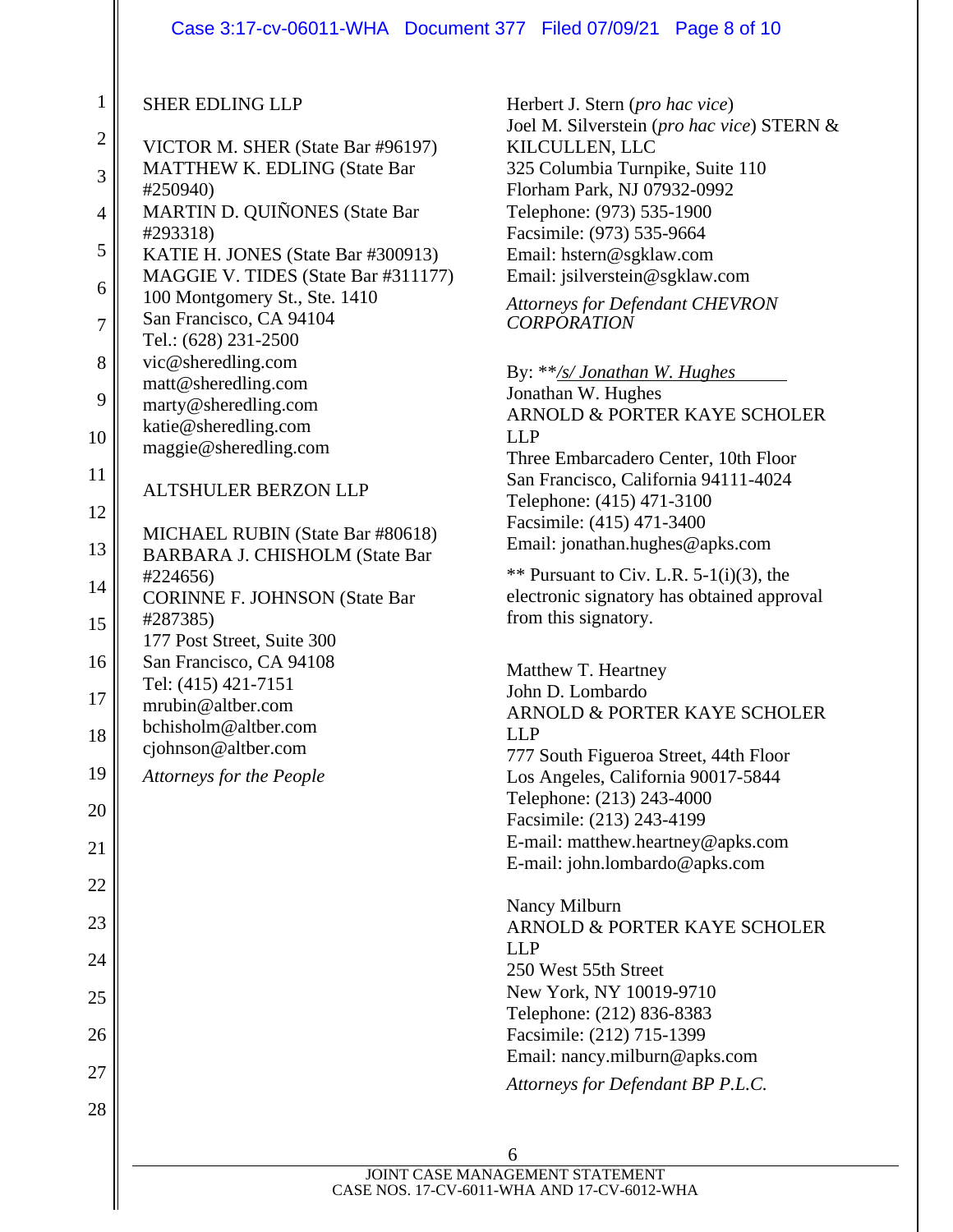# Case 3:17-cv-06011-WHA Document 377 Filed 07/09/21 Page 9 of 10

 $\parallel$ 

| 1<br>$\overline{2}$<br>3 | By: **/s/ Megan R. Nishikawa<br>Megan R. Nishikawa (SBN 271670)<br>KING & SPALDING LLP<br>50 California Street, Suite 3300<br>San Francisco, CA 94111 |
|--------------------------|-------------------------------------------------------------------------------------------------------------------------------------------------------|
| 4<br>5                   | Telephone: (415) 318-1200<br>Facsimile: (415) 318-1300<br>Email: mnishikawa@kslaw.com                                                                 |
| 6<br>7                   | ** Pursuant to Civ. L.R. $5-1(i)(3)$ , the<br>electronic signatory has obtained approval<br>from this signatory.                                      |
| 8                        |                                                                                                                                                       |
| 9                        | Sean C. Grimsley (SBN 216741)<br>Jameson R. Jones (pro hac vice)                                                                                      |
| 10                       | Daniel R. Brody (pro hac vice)<br><b>BARTLIT BECK LLP</b>                                                                                             |
| 11                       | 1801 Wewatta Street, Suite 1200                                                                                                                       |
| 12                       | Denver, CO 80202<br>Telephone: (303) 592-3100                                                                                                         |
| 13                       | Facsimile: (303) 592-3140                                                                                                                             |
|                          | Email: sean.grimsley@bartlitbeck.com<br>Email: jameson.jones@bartlitbeck.com                                                                          |
| 14                       | Email: dan.brody@bartlitbeck.com                                                                                                                      |
| 15                       |                                                                                                                                                       |
| 16                       | Attorneys for Defendant CONOCOPHILLIPS                                                                                                                |
| 17                       | By: **/s/ Dawn Sestito                                                                                                                                |
| 18                       | M. Randall Oppenheimer<br>Dawn Sestito                                                                                                                |
|                          | O'MELVENY & MYERS LLP                                                                                                                                 |
| 19                       | 400 South Hope Street                                                                                                                                 |
| 20                       | Los Angeles, California 90071-2899<br>Telephone: (213) 430-6000                                                                                       |
| 21                       | Facsimile: (213) 430-6407                                                                                                                             |
|                          | Email: roppenheimer@omm.com                                                                                                                           |
| 22                       | Email: dsestito@omm.com                                                                                                                               |
| 23                       | ** Pursuant to Civ. L.R. $5-1(i)(3)$ , the                                                                                                            |
| 24                       | electronic signatory has obtained approval<br>from this signatory.                                                                                    |
| 25                       |                                                                                                                                                       |
|                          | Theodore V. Wells, Jr. (pro hac vice)<br>Daniel J. Toal (pro hac vice)                                                                                |
| 26                       | PAUL, WEISS, RIFKIND, WHARTON &                                                                                                                       |
| 27                       | <b>GARRISON LLP</b>                                                                                                                                   |
| 28                       | 1285 Avenue of the Americas<br>New York, New York 10019-6064                                                                                          |
|                          |                                                                                                                                                       |
|                          | 7<br>JOINT CASE MANAGEMENT STATEMENT                                                                                                                  |
|                          | CASE NOS. 17-CV-6011-WHA AND 17-CV-6012-WHA                                                                                                           |